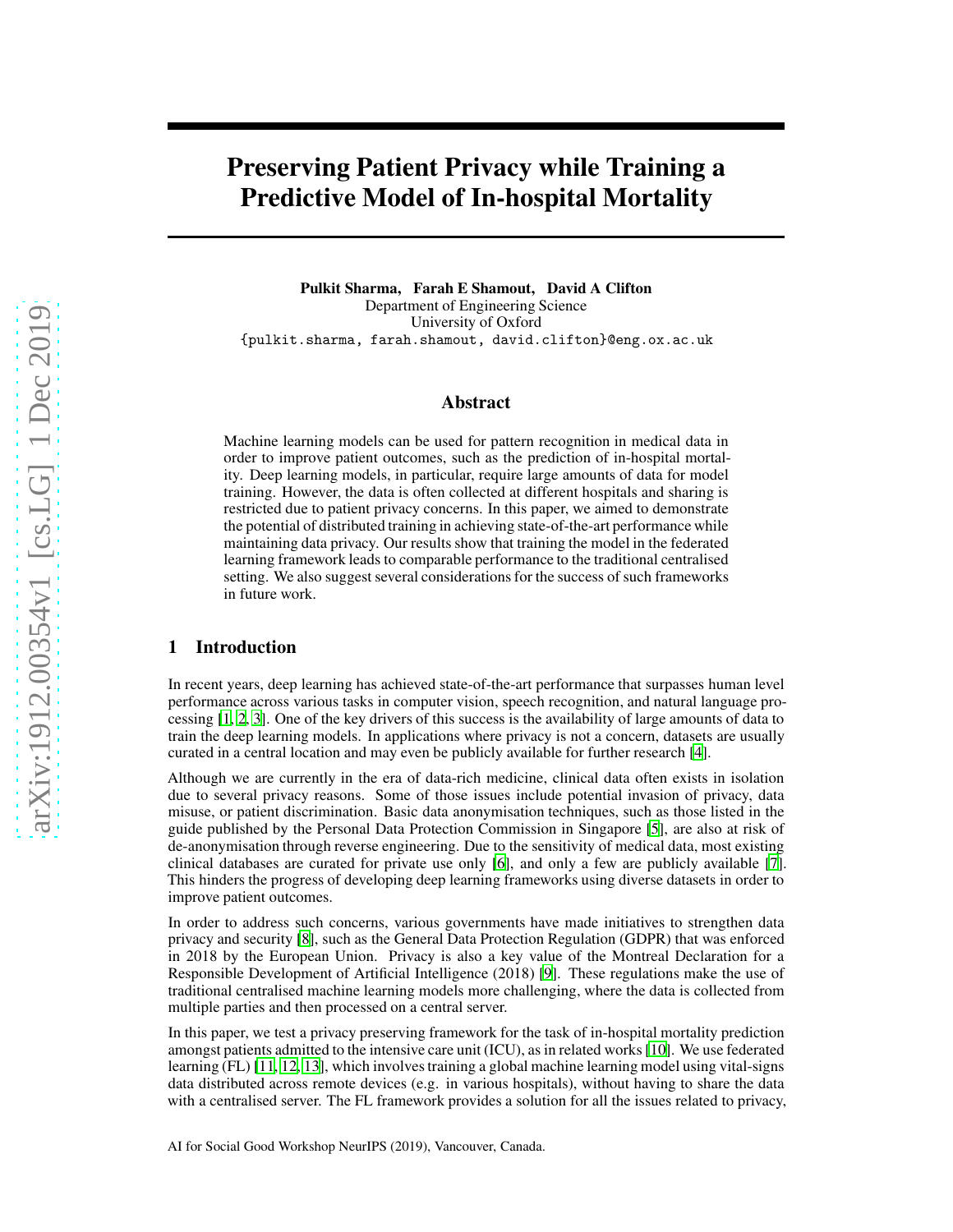locality and ownership of healthcare data [\[14](#page-4-13)]. Based on the results, we discuss the strengths and challenges that are unique to the potential of FL within healthcare and offer recommendations for relevant policy-making parties.

#### 2 Problem Formulation



<span id="page-1-0"></span>Figure 1: Schematic of the federated learning (FL) framework adopted for the in-hospital mortality prediction task. In order to preserve the privacy of clinical data, the model is trained in a distributed fashion: The hospitals periodically communicate the local updates with a common server to learn a global model. The common server incorporates the updates and sends back the parameters of the updated global model.

We aim to securely train a deep learning model, referred to thereafter as the global model, that can predict in-hospital mortality for ICU patients. The mortality prediction task is formulated as a binary classification problem, where the label indicates patient's death before hospital discharge. The block diagram depicting the proposed approach is shown in Figure [1.](#page-1-0) The data stored locally at different hospitals is used to estimate the local (model) updates which are communicated to a common server without sending the data. The common server then employs these updates to derive a better global model which is further used during testing at different hospitals.

To perform the secured model training, we assume that a set of hospitals  $\mathcal{H} = \{H_1, \ldots, H_K\}$ participate in training a global machine learning model (also referred to as the training federation) with a common server S coordinating between them. Each hospital  $\mathcal{H}_k$  stores its data  $D_k = \{(x_1^k, y_1^k), (x_2^k, y_2^k), \dots (x_{|D_k|}^k, y_{|D_k|}^k)\}\)$  locally and does not share it with S. In this work,  $x_i^k$  and  $y_i^k$  represent the data sample i and its corresponding label, respectively, at hospital k.  $|D_k|$ represents the total number of data samples stored at hospital  $k$ . Those assumptions make the FL a suitable choice for machine learning training using clinical data in hospitals where data security and privacy are of utmost importance.

The training procedure relies on efficient communication between the central server  $S$  and the distributed hospitals. The objective is to minimise the global loss function to estimate the global  $(G)$ parameters  $\mathbf{w}^G \in \mathbb{R}^d$  of the global model without directly accessing the data stored at the hospitals, where d represents the number of parameters of the model.

The common server S first broadcasts the global model  $\mathbf{w}_t^G$  to a subset of non-identically-distributed hospitals  $H^- \subset H$  at time t. A local loss is then optimised over the local data  $D_k$  at every node k in  $H^-$  to estimate the local parameter vector  $w_{t+1}^k$ . The various hospitals  $H^-$  then send their computed model parameters to the common server  $S$ , which aggregates the findings to estimate  $w<sup>G</sup>$ of the final model. This consists of a weighted mean of all the local models to obtain an updated global model  $\mathbf{w}_{t+1}^G$  as:

$$
\mathbf{w}_{t+1}^G = \sum_{k=1}^{|\mathcal{H}^-|} p_{t+1}^k \mathbf{w}_{t+1}^k.
$$
 (1)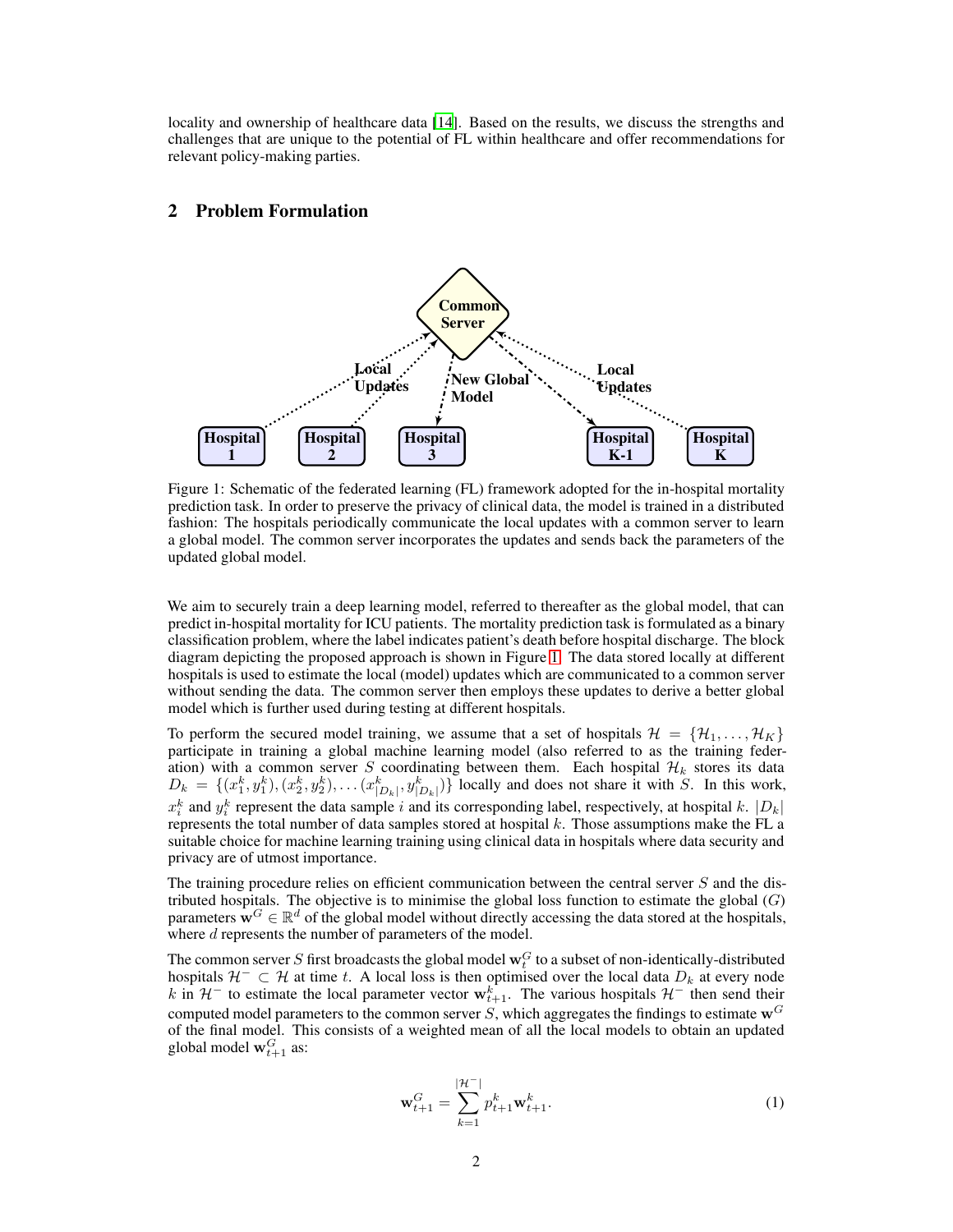Algorithm 1 A summary of the FL framework to compute the global model at common server using data stored locally at different hospitals. Functions ModelUpdate and LocalTestAccuracy are executed locally on the  $k^{th}$  hospital. Variable  $a_t$  is an estimation of the global accuracy at time t.

#### <span id="page-2-0"></span>Input:  $\mathbf{w}_t^G$   $a_t$ Output:  $w_{t+1}^G a_{t+1}$

1: broadcast  $\mathbf{w}_t^G$  to hospitals in  $\mathcal{H}^-$ 2: for each hospital  $k \in \mathcal{H}^-$  do 3:  $\mathbf{w}_{t+1}^k \leftarrow ModelUpdate(k, \mathbf{w}_t^G)$ 4:  $\mathbf{p}_{t+1}^k \leftarrow \frac{|D_k|}{\sum_k |D_k|}$ 5: end for 6:  $\tilde{\mathbf{w}}_{t+1}^G \leftarrow \sum_{k=1}^{|\mathcal{H}^-|} p_{t+1}^k \mathbf{w}_{t+1}^k$ <br>7: **for** each hospital  $k \in \mathcal{H}$  do  $8:$  $\mathbf{E}_{t+1}^k \leftarrow LocalTestAccuracy(k, \mathbf{\tilde{w}}_{t+1}^G)$ 9: end for 10:  $a_{t+1} \leftarrow weighted \ average \ of \ a_{t+1}^k \ \forall \ k \in \mathcal{H}$ 11: while  $a_{t+1} < a_t$ 12:  $\tilde{\mathbf{w}}_{t+1}^G \leftarrow \mathbf{w}_t^G$ 13:  $a_{t+1} \leftarrow a_t$ 14: end while 15:  $\mathbf{w}_{t+1}^G \leftarrow \tilde{\mathbf{w}}_{t+1}^G$ 

For the sake of simplicity, we drop the time dimension and consider only one time instance as:

$$
\mathbf{w}^G = \sum_{k=1}^{|\mathcal{H}^-|} p^k \mathbf{w}^k,
$$
 (2)

where  $p^k \in [0,1]$  represents the weights associated with each hospital k such that  $\sum_{k=1}^{|\mathcal{H}^{-}|} p^k = 1$ . The term  $p^k$  specifies the relative impact of each hospital and we adopt a general choice of  $p^k = \frac{|D_k|}{D}$ , where  $D = \sum_{k} |D_k|$  is the total number of samples across the k hospitals. It is worth noting that incorporating the information about data at different hospitals in the hospital-dependent value  $p^k$  is important for computing an efficient federated model.

We iterate through the described training procedure across different hospitals until convergence or some stopping criterion. Algorithm [1](#page-2-0) describes the proposed FL setup, where the goal is to estimate model parameters at time  $t + 1$ ; i.e.  $w_{t+1}^G$  given  $w_t^G$ . It has to be noted that at each step the model can be updated locally at each hospital in  $k \in \mathcal{H}^-$ . However this model is evaluated using the test data at all the hospitals; i.e.  $k \in \mathcal{H}$ . Accuracy  $a_t$  (on test data  $k \in \mathcal{H}$ ) can be used as metric of evaluation while updating the global model where a model is updated if and only if  $a_{t+1} \geq a_t$ .

#### 3 Experimentation

#### 3.1 Dataset

The proposed FL framework is evaluated for the task of predicting in-hospital mortality using data obtained from the publicly available MIMIC-III database [\[7](#page-4-6)]. The total number of patient admissions for the benchmark mortality prediction task were 21,138, where the variables collected in the first 48 hour window were used as input features [\[15\]](#page-4-14). The variables included vital-sign data, such as heart rate and temperature, and details can be found in [\[7](#page-4-6)]. The number of time stamped observations in first 48 hours varied per patient episode. Hence, we used hand-engineered features as described in [\[16](#page-4-15)]. For each vital sign, six different sample statistic features were computed on seven time-series: maximum, minimum, mean, standard deviation, skew and number of measurements. The seven timeseries included the full time-series, the first/last 10% of time, first/last 25% of time, first/last 50% of time. The features were then scaled into the range [-1,1] before feeding them into the classifier.

To mimic the FL framework described in Section 2, we distributed the training and testing data amongst virtual workers using the coMind federate learning toolkit [\[17](#page-4-16)]. This virtual set up mirrored the realistic scenario such that the data is located physically across different hospitals.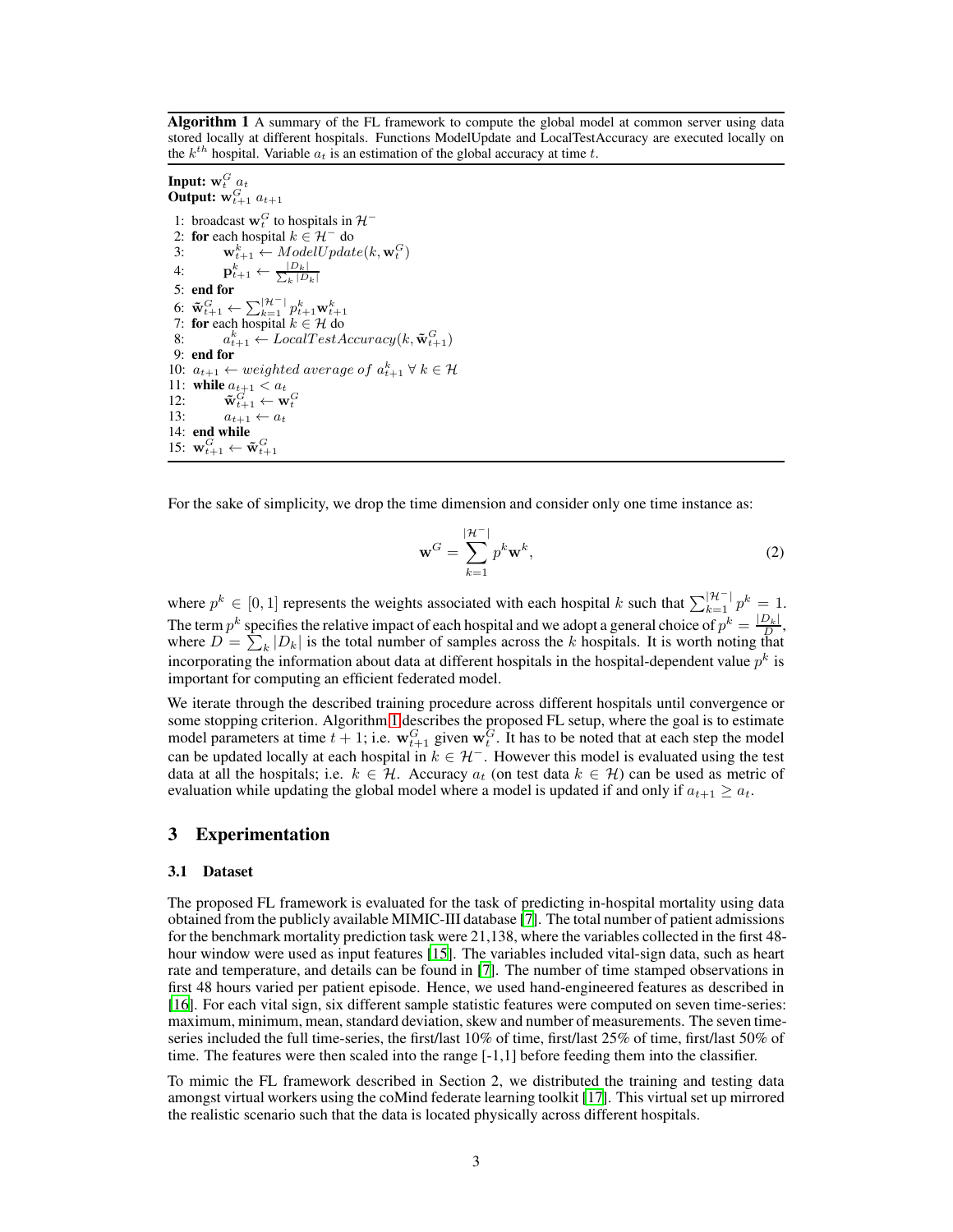<span id="page-3-0"></span>Table 1: Comparison of the proposed FL methods with the standard setup. LR-ORG/MLP-ORG and LR-FL/MLP-FL represents logistic regression/multi-layer perceptron classifier trained in normal and FL setup.

|              |        |        | LR-ORG LR-FL MLP-ORG MLP-FL |        |
|--------------|--------|--------|-----------------------------|--------|
| <b>AUROC</b> | 0.8152 | 0.7890 | 0.7925                      | 0.7769 |
| <b>AUPRC</b> | 0.4030 | 0.3659 | 0.3900                      | 0.3504 |

### 3.2 Results

The primary metrics that we used for evaluation are the area under the receiver operator characteristic curve (AUROC) and area under the precision-recall curve (AUPRC). Logistic regression (LR) and a multi-layer perceptron (MLP) classifier were employed in the traditional training procedure such that the training data exists at a central server, denoted as ORG, and in the FL setup.

The architecture of MLP here was modelled based on [\[18](#page-4-17)] which consists of a single layer with 50 nodes between the input and output. The networks were trained with a cross-entropy loss and Adam optimiser [\[19\]](#page-4-18) using a batch size of 8 for 100 epochs.

The FL setup was simulated with a common virtual server and two local workers (clients/hospitals) with around 1,700 rounds of communication before deriving the final model. The train-test split was the same as in [\[15\]](#page-4-14) and we split both the train and test data equally among the two local workers.

The results in form of AUROC and AUPRC are shown in Table [1,](#page-3-0) where LR-ORG/MLP-ORG and LR-FL/MLP-FL represent the classifiers trained in the traditional and FL setups. It can be observed that there is a slight decrease in performance in the case of the FL setup, as opposed to the traditional setting.

## 4 Summary and Future Directions

The performance of the models trained with FL is comparable to training with centralised data. This demonstrates the potential of distributed learning in training machine learning models for clinical tasks. The decline in performance needs further investigation, which could involve further experimentation with the hyper-parameters. While there may be a potential trade-off between privacy and performance, it is evident that FL-based models can generalise for other outcome prediction tasks in healthcare, since it performs well for the in-hospital mortality prediction task.

Improving data privacy can have a trickle-down effect on other ethical related issues, such as fairness and diversity. With improved data privacy, data owners would be more comfortable in utilising their data for machine learning research by not sharing the data directly. As machine learning models are trained using larger and potentially more diverse datasets, the performance of the models would also improve. Better performing models can then be deployed in clinical trials and eventually improve patient outcomes.

Achieving such long term benefits requires the participation of various stakeholders. First, research efforts must focus on mitigating the limitations of FL and related frameworks. For example, the inaccessibility of the data by the central server compromises model interpretability, which highly relies on examining the original inputs and their respective outputs. This requires further discussion between the parties involved with model development; i.e. the researchers and participating data owners, such as hospitals. Secondly, the tested framework requires setting up an effective infrastructure across hospitals and research institutions. This infrastructure depends on several resources that must be allocated by involved parties, which include communication, regulation, and funding.

Privacy-preserving models are vital for the development of machine learning research in the healthcare domain. Future work should focus on improving the performance of those frameworks. Improved performance is also a key consequence of training robust models using diversified and large datasets, while protecting the privacy of the patient - the most important stakeholder.